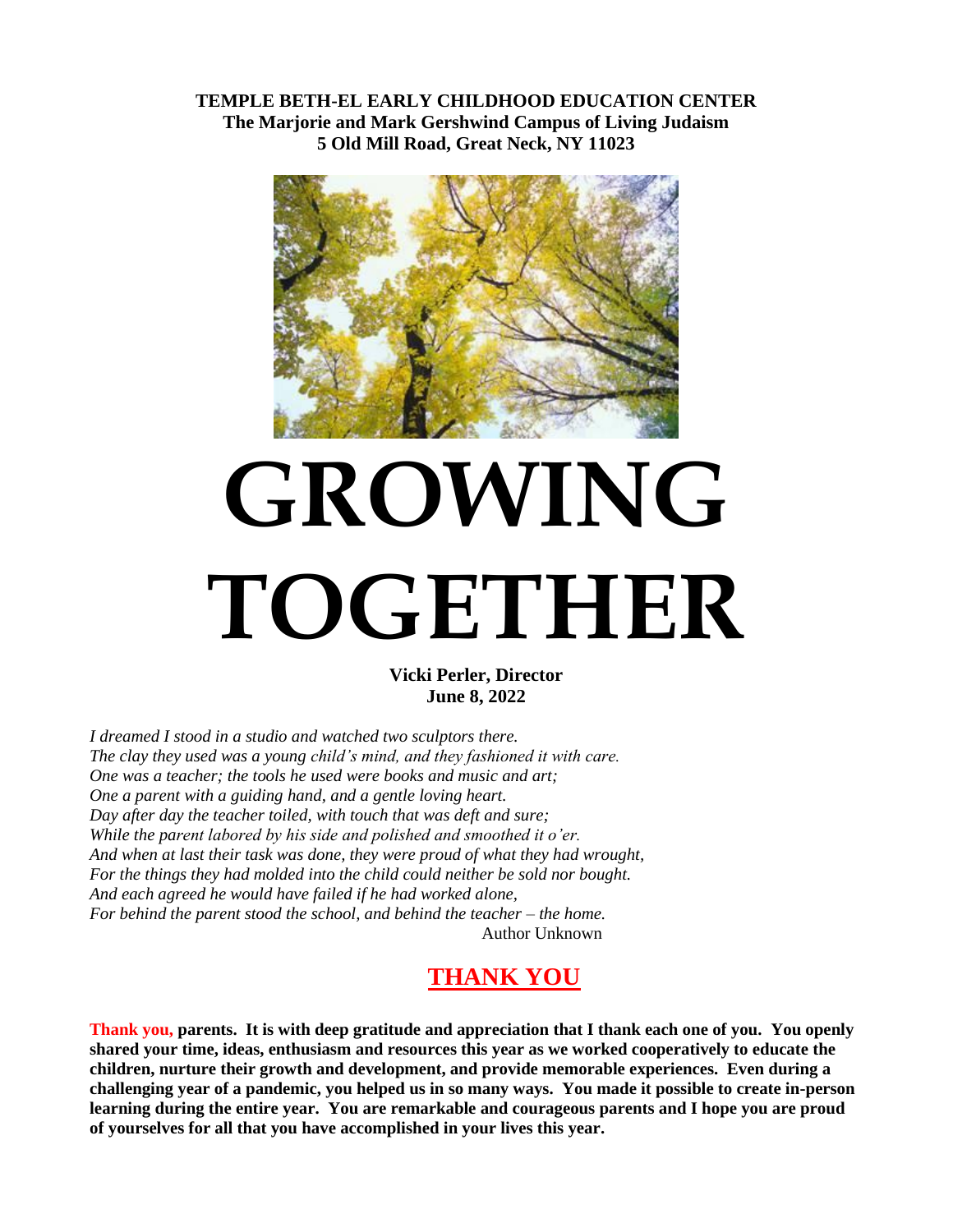**Thank you to our amazing teachers. Our teachers work creatively, thoughtfully and with great love and care to inspire higher-level thinking, creativity, compassion, respect for others, helpfulness, a love of Jewish heritage, literacy, and other important values with each child every day. Our journey is ongoing, and this year, our outdoor classrooms added a significant element to our explorations. How wonderful that we were able to joyously experience nature and the outdoor world with our children.**

**Thank you to our Class Parents and all those families who volunteered their time. We greatly appreciate all that you have done to make our school the best it can be.**

**Thank you to Nancy, my invaluable assistant, who is incredibly helpful to our teachers, parents and me. She is a wonderful support system for all of us and continues to build relationships with the children, families, and teachers.**

**Thank you to all the families who contributed toys, books, and other important items for our indoor and outdoor classrooms and community play areas.**

**Thank you for bringing Tzedakah to school every Friday. Thank you for your contributions to our Tzedakah Drive for children in Ukraine. I personally delivered the clothing to St. Josaphat Ukrainian Monastery in Glen Cove. They were incredibly appreciative of the much-needed children's clothing you purchased. The teachers and I decided to use this year's Tzedakah funds to purchase duffle bags for the Monastery. The organization is regularly sending volunteers to Poland because it's less expensive than shipping them, and they desperately need duffle bags.**

**Thank you to the Great Neck Vigilante Fire Company, the Alert Fire Company, the Nassau County Police Department 6 th Precinct, the Great Neck Parks District, Great Neck Schools, and Butch, the Ice-Cream Man, for helping us create the best Truck Day ever. Thank you to Morah Cara and her team of teachers and parents for all your hard work in making this day so special!**

**Thank you to the officers of Temple Beth-El for valuing Jewish early childhood education every day.** 

**Thank you to the clergy for providing ongoing support for the members of our community.**

**Thank you for reading** *Growing Together* **this year. I look forward to many more opportunities to grow together.**

**Thank you to our children. I am proud of each child – who learned to share and get along with others, who learned to love to learn, to be more persistent, to accomplish tasks, to communicate effectively, to take care of himself, herself, and each other, to love to celebrate Jewish life, to love to smile and laugh, to climb and play – to have the time to be a child.**

**I am delighted to say, "Mazal Tov to the Graduating Class of 2022." Thank you and congratulations to your teachers and families who helped you reach this important milestone in your education! We are sad to say good-bye, but we are confident that you are ready for the new challenges you will face. Good luck to our graduates and their families. And, to next year's students, we are already preparing for 2022-23. We look forward to seeing you in September.**

May you be blessed with restful, peaceful, enjoyable, and healthy summer days.

```
Warmest Wishes,
Vicki
```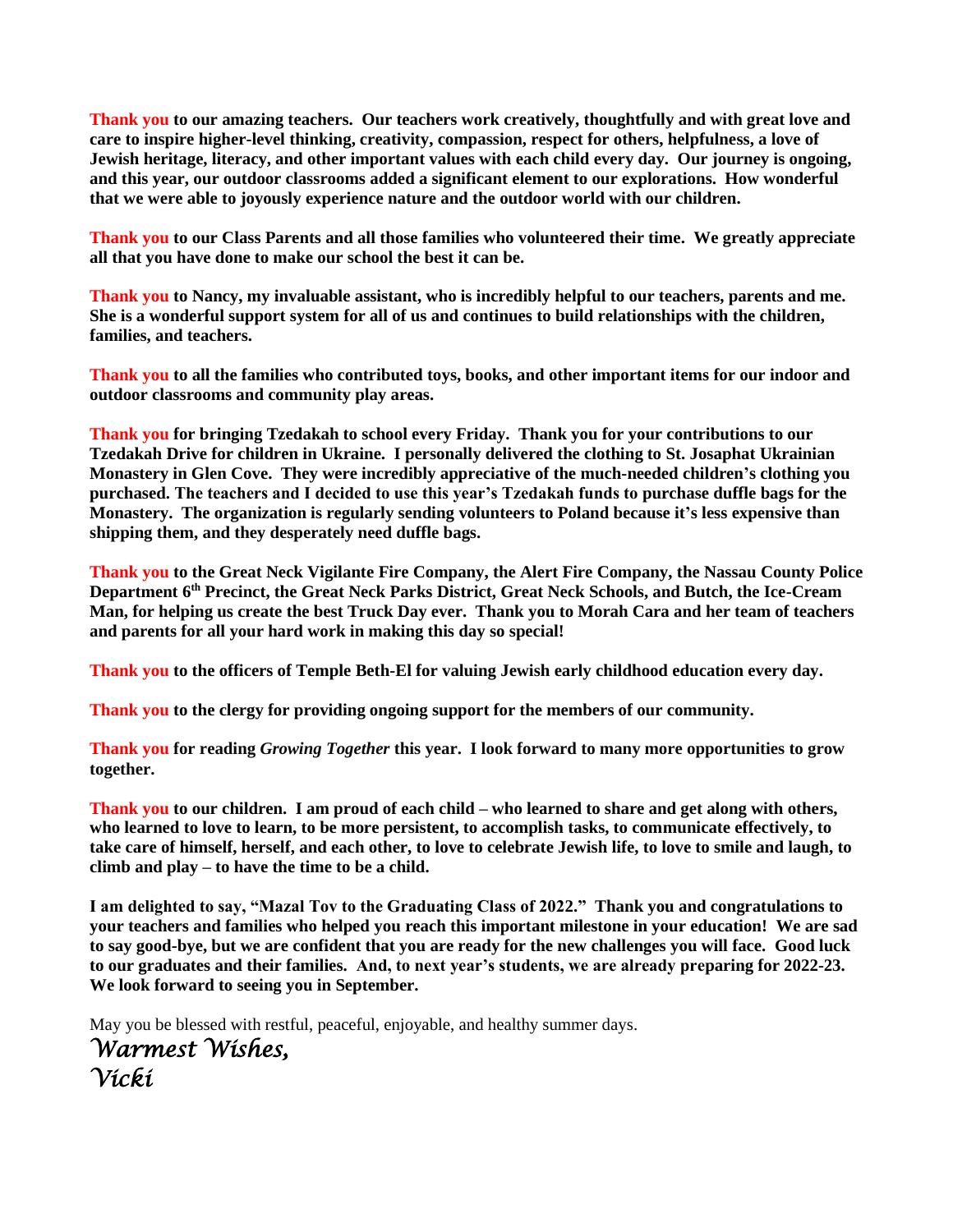## **HAPPENINGS & DATES TO REMEMBER**

**Tuesday, June 14 Flag Day Sunday, June 19 Father's Day**

**Wednesday, June 8 Last Day of School – School Closes at 12:00 Thursday, June 9 Pre-K Graduation – 10:30 AM Mon-Fri June 13-24 Pre-Summer Enrichment Wednesday, July 6 Summer Program Begins Friday, August 19 Summer Program Ends Thursday, September 8 First Day of School for 2022-2023**

## **CONNECTIONS**

**Happy Father's Day to our wonderful fathers and grandfathers. I want to take this opportunity to wish each one of our special fathers a beautiful and memorable Father's Day. May your children be a constant source of pride for you, and may your lives continue to be enriched by their unique and special qualities.**

**Truck Day - After two years of a pandemic interruption, our children, once again, were able to enjoy Truck Day, a yearly tradition at the end-of-the-year at our school. We're thrilled that the children had the opportunity to experience this fun-filled day of learning and excitement.**

**Truck Day 2022 was a happening! The Temple parking lot was filled with so many different types of trucks - a fire truck, an ambulance, a school bus that was designed for children who are disabled, a police car, and a front loader, a bobcat, a cherry picker, and a dump track from the Great Neck Park District. You can see from the many photos your teachers sent how much the children loved climbing into these trucks and learning how everything worked. Our community helpers were knowledgeable and engaging and spoke to the children in the most beautiful ways. And the highlight at the end was the ice cream truck, where every child purchased their own ice cream.** 

**Handprint Tile Fundraiser is Back – Muddworks came to our school last week. We are very excited about our wall outside the entrance to the Early Childhood Education Center. This visible space serves as a beautiful way to remember your child's years at Temple Beth-El ECEC by adding an imprint of your child's hand. Your tile dedication helps support the many programs for our children and families. The cost is \$40 per tile. If you did not have a chance to get your child's handprint, Muddworks has graciously offered to create Handprint Tiles for us at their location – 6C Bond Street, Great Neck. Just tell them that you're from Temple Beth-El.**

**Registration for the Summer Program – Our Summer Program is a wonderful way to provide consistency and a seamless flow of the year. We are offering programs for children who are two, three, and four years old. We are excited to offer the opportunity for our students to continue their experiences at Temple Beth-El during the summer. Stress-free transitions are important for young children. If you have any questions, please don't hesitate to call or email me.**

**Registration for 2022-2023 - Don't get closed out of a class for the 2022-2023 school year. If you have any questions about our program for your child for next year, please don't hesitate to call or email me. I'm always happy and proud to provide a tour and talk about our school.** 

**Health and Safety Precautions – Wash your hands!! Hand washing, when done correctly, is the single most effective way to prevent the spread of communicable diseases. Good hand washing technique is easy to learn and can significantly reduce the spread of infectious diseases among both children and adults.**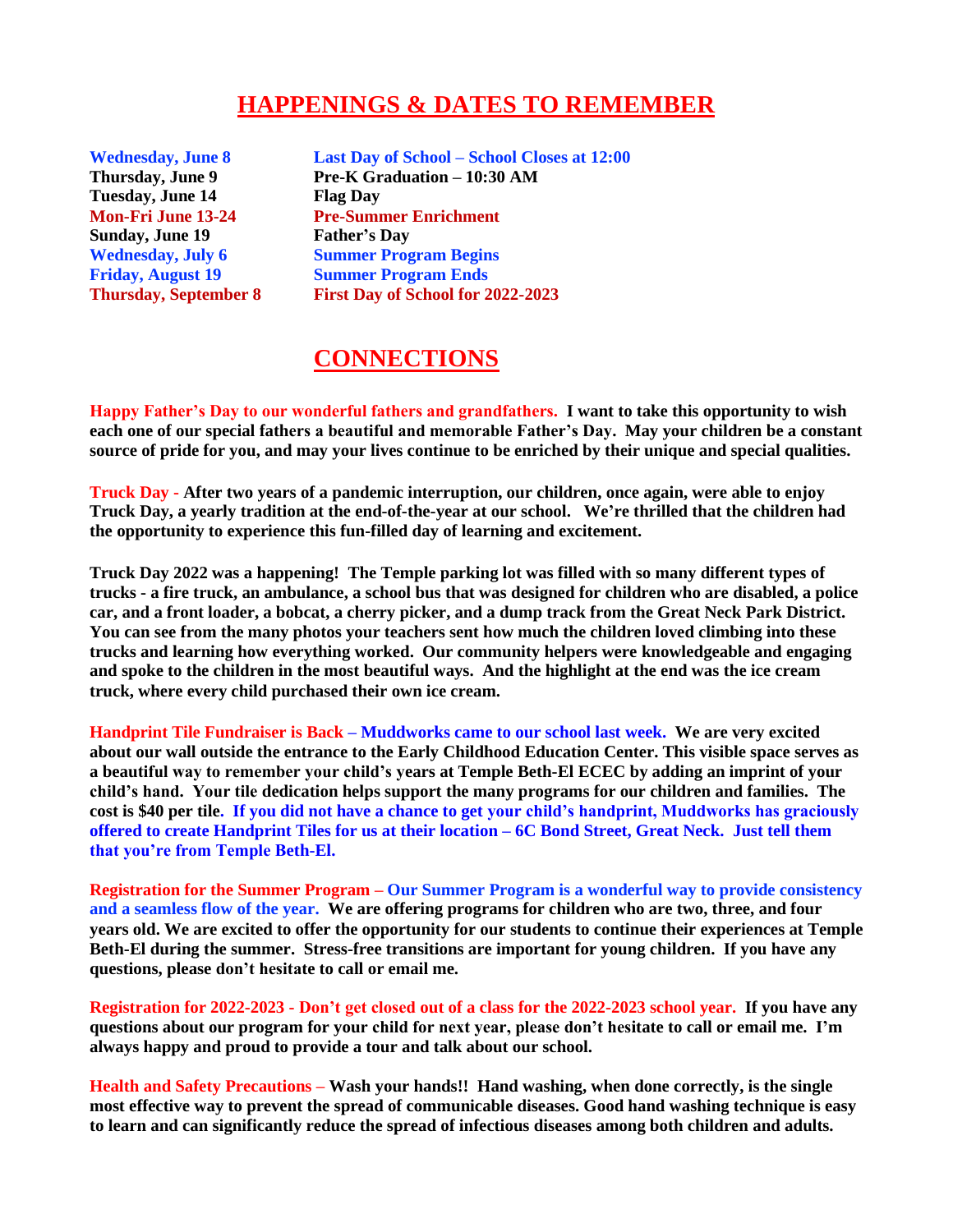**The health and safety procedures in the ECEC are very specific as we strive to reduce the spread of infection in our school. Your cooperation is essential and very much appreciated.**

**Dressing for the Outdoors – Please be attentive to the weather every day to ensure that your child is appropriately dressed for outdoor play. Our goal in all weather is to keep the children warm, dry and comfortable. If they are not dressed properly, the class is unable to take advantage of the open air and the many interesting outdoor spaces around the temple building. Please label all children's clothing!**

**Nut-Free School – Reminder - We are a Nut-Free and Sesame-Free School. Please do not send food with nuts or sesame seeds in any form. And please do not give any of these foods to your child on school grounds. We have many children with serious food allergies this year. Thank you so much for your cooperation.**

**Hot Lunch Program - The foods children eat and lifestyle habits they learn have a lasting effect on their health. Due to the overwhelming interest of our families to provide nutritious meals for lunch, we offer meat and dairy lunches for all students. As you know, one of the values of our school is to maintain the highest quality of care whenever possible. This value should also be reflected in the foods we eat. Lunch Menu:**

**Monday – Plain pasta, sauce, shredded mozzarella and vegetable Tuesday – Baked chicken fingers and corn Wednesday Pizza and Israeli salad Thursday- Sliders/hamburgers, sweet potato fries and cucumber salad Friday – Pancakes and applesauce**

**Our lunch is provided in individual packages for each child. We also have whole wheat bread and soy butter available to children who have not yet acquired the taste for these new foods. We hope that over time, children will discover and enjoy a variety of foods.**

**Shabbat Sing – Every Friday, I celebrate Shabbat with the toddlers, three-year-olds and Pre-K students. We join together on Friday mornings to experience a beautiful sing-along with me. It is the highlight of my week - every week. I feel very blessed to be able to teach your children beautiful Shabbat melodies. We sing, dance, and work together as a school community to create a joyous Shabbat celebration.**

**Important ECEC Telephone Information – If you have an important message and cannot reach me or Nancy on the telephone during the day, please ask someone in the main office to find us and relay the message. We hope this system will help you if you are unable to talk to us in person.**

**Contact Information - Please call, email or see me if you have anything you would like to discuss. My email address is [vperler@tbegreatneck.org.](mailto:vperler@tbegreatneck.org) This is usually the best way to reach me.**

**Links to Remember – I invite you to visit the websites connected to the links below. The links relate to information about early childhood education, Jewish life and learning, and helpful hints for parents.**

**<https://www.naeyc.org/summer-learning-families>**

**[https://www.washingtonpost.com/news/answer-sheet/wp/2015/04/12/report-debunks-earlier-is-better](https://www.washingtonpost.com/news/answer-sheet/wp/2015/04/12/report-debunks-earlier-is-better-academic-instruction-for-young-children/)[academic-instruction-for-young-children/](https://www.washingtonpost.com/news/answer-sheet/wp/2015/04/12/report-debunks-earlier-is-better-academic-instruction-for-young-children/)**

**<https://www.naeyc.org/our-work/families/explore-great-outdoors>**

**<https://www.naeyc.org/resources/pubs/yc/may2019/outdoor-play-is-essential>**